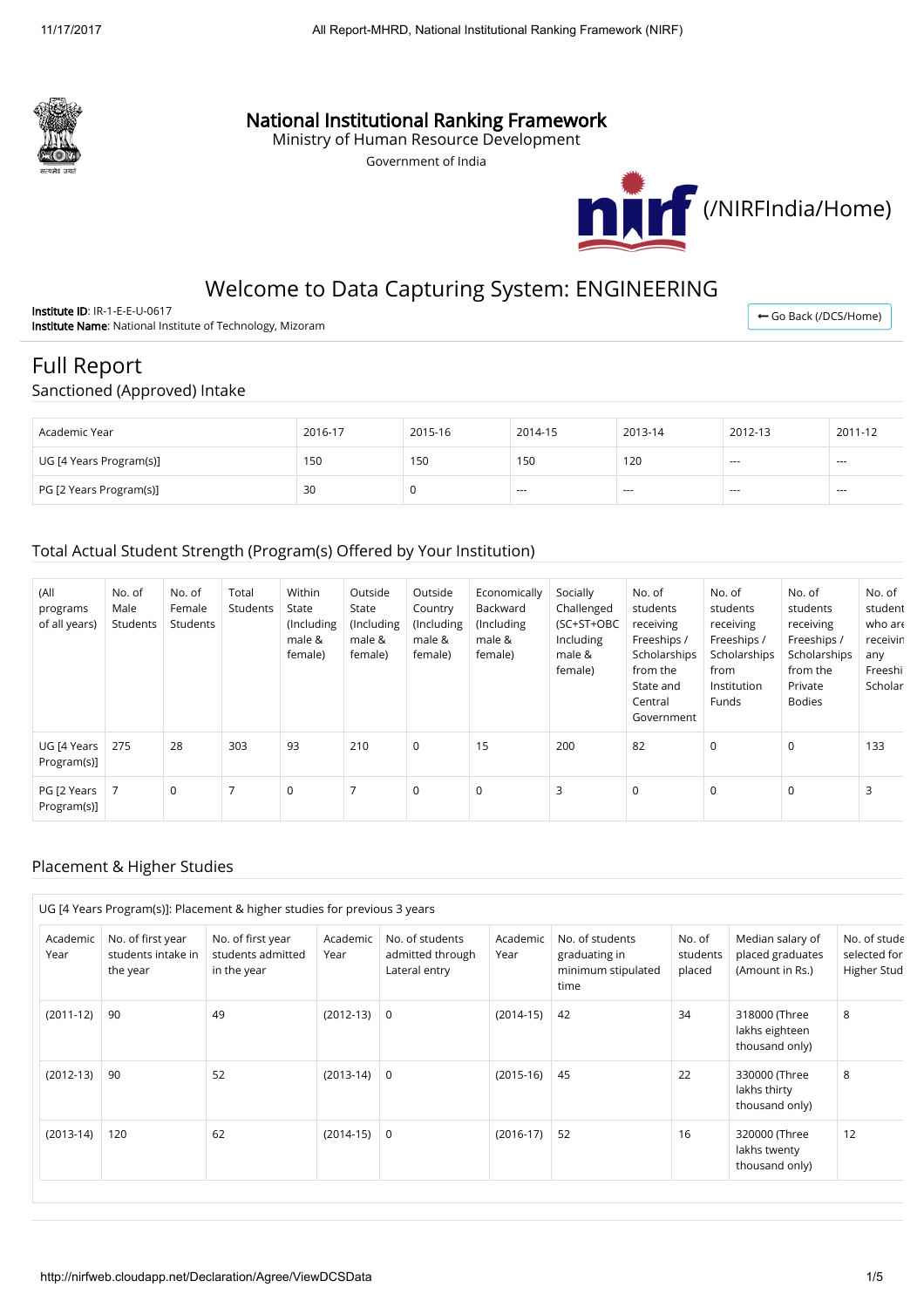| PG [2 Years Program(s)]: Placement & higher studies for previous 3 years |                                                     |                                                       |                  |                                                          |                              |                                                      |                                                          |  |  |
|--------------------------------------------------------------------------|-----------------------------------------------------|-------------------------------------------------------|------------------|----------------------------------------------------------|------------------------------|------------------------------------------------------|----------------------------------------------------------|--|--|
| Academic<br>Year                                                         | No. of first year<br>students intake in the<br>year | No. of first year<br>students admitted in<br>the year | Academic<br>Year | No. of students graduating<br>in minimum stipulated time | No. of<br>students<br>placed | Median salary of placed<br>graduates (Amount in Rs.) | No. of students<br>selected for Higher<br><b>Studies</b> |  |  |
| $(2013-14)$                                                              | $\overline{0}$                                      |                                                       | $(2014-15)$ 0    |                                                          | $\mathbf 0$                  | 0 (Zero)                                             | 0                                                        |  |  |
| $(2014-15)$                                                              | $\overline{0}$                                      |                                                       | $(2015-16)$ 0    |                                                          | 0                            | 0 (Zero)                                             | 0                                                        |  |  |
| $(2015-16)$ 0                                                            |                                                     |                                                       | $(2016-17)$ 0    |                                                          | $\mathbf 0$                  | 0 (Zero)                                             | 0                                                        |  |  |
|                                                                          |                                                     |                                                       |                  |                                                          |                              |                                                      |                                                          |  |  |

#### Ph.D Student Details

| Ph.D (Student pursuing doctoral program till 2016-17; Students admitted in the academic year 2017-18 should no be entered here). |             |                       |         |  |         |  |  |
|----------------------------------------------------------------------------------------------------------------------------------|-------------|-----------------------|---------|--|---------|--|--|
|                                                                                                                                  |             | <b>Total Students</b> |         |  |         |  |  |
| Full Time                                                                                                                        |             | 16                    |         |  |         |  |  |
| Part Time                                                                                                                        | 9           |                       |         |  |         |  |  |
|                                                                                                                                  |             |                       |         |  |         |  |  |
| No. of Ph.D students graduated (including Integrated Ph.D)                                                                       |             |                       |         |  |         |  |  |
|                                                                                                                                  | 2016-17     |                       | 2015-16 |  | 2014-15 |  |  |
| Full Time                                                                                                                        | $\mathbf 0$ |                       | 0       |  | 0       |  |  |
| Part Time                                                                                                                        | $\mathbf 0$ |                       | 0       |  | 0       |  |  |

## Financial Resources: Utilised Amount for the Capital & Operational expenditure for previous 3 years

| <b>Financial Year</b>                                                                                | 2016-17                                                                                    | 2015-16                                                                                           | 2014-15                                                                                    |
|------------------------------------------------------------------------------------------------------|--------------------------------------------------------------------------------------------|---------------------------------------------------------------------------------------------------|--------------------------------------------------------------------------------------------|
|                                                                                                      | <b>Utilised Amount</b>                                                                     | <b>Utilised Amount</b>                                                                            | <b>Utilised Amount</b>                                                                     |
| Annual Capital Expenditure on Academic Activities and Resources (excluding expenditure on buildings) |                                                                                            |                                                                                                   |                                                                                            |
| Library                                                                                              | 156287 (One lakh fifty six<br>thousand two hundred eighty<br>seven)                        | 1216717 (Twelve lakhs sixteen<br>thousand seven hundred<br>seventeen)                             | 13864828 (One crore thirty<br>lakhs sixty four thousand eig<br>hundred twenty eight)       |
| New Equipment for Laboratories                                                                       | 40829114 (Four crores eight<br>lakhs twenty nine thousand one<br>hundred fourteen)         | 75769467 (Seven crores fifty<br>seven lakhs sixty nine thousand<br>four hundred sixty seven)      | 4279508 (Forty two lakhs<br>seventy nine thousand five<br>hundred eight)                   |
| <b>Engineering Workshops</b>                                                                         | 14642250 (One crore forty six<br>lakhs forty two thousand two<br>hundred fifty)            | 36925800 (Three crores sixty<br>nine lakhs twenty five thousand<br>eight hundred)                 | 43334495 (Four crores thirty<br>three lakhs thirty four thous<br>four hundred ninety five) |
| Studios                                                                                              | 0 (Zero)                                                                                   | 0 (Zero)                                                                                          | 0 (Zero)                                                                                   |
| Other expenditure on creation of Capital Assets (excluding<br>expenditure on Land and Building)      | 26459679 (Two crores sixty four<br>lakhs fifty nine thousand six<br>hundred seventy nine)  | 119769550 (Eleven crore ninety<br>seven lakhs sixty nine thousand<br>five hundred fifty)          | 31255476 (Three crores twe<br>lakhs fifty five thousand fou<br>hundred seventy six)        |
| Annual Operational Expenditure                                                                       |                                                                                            |                                                                                                   |                                                                                            |
| Salaries (Teaching and Non Teaching staff)                                                           | 42342699 (Four crores twenty<br>three lakhs forty two thousand<br>six hundred ninety nine) | 34784376 (Three crores forty<br>seven lakhs eighty four<br>thousand three hundred seventy<br>six) | 26978920 (Two crores sixty<br>lakhs seventy eight thousan<br>nine hundred twenty)          |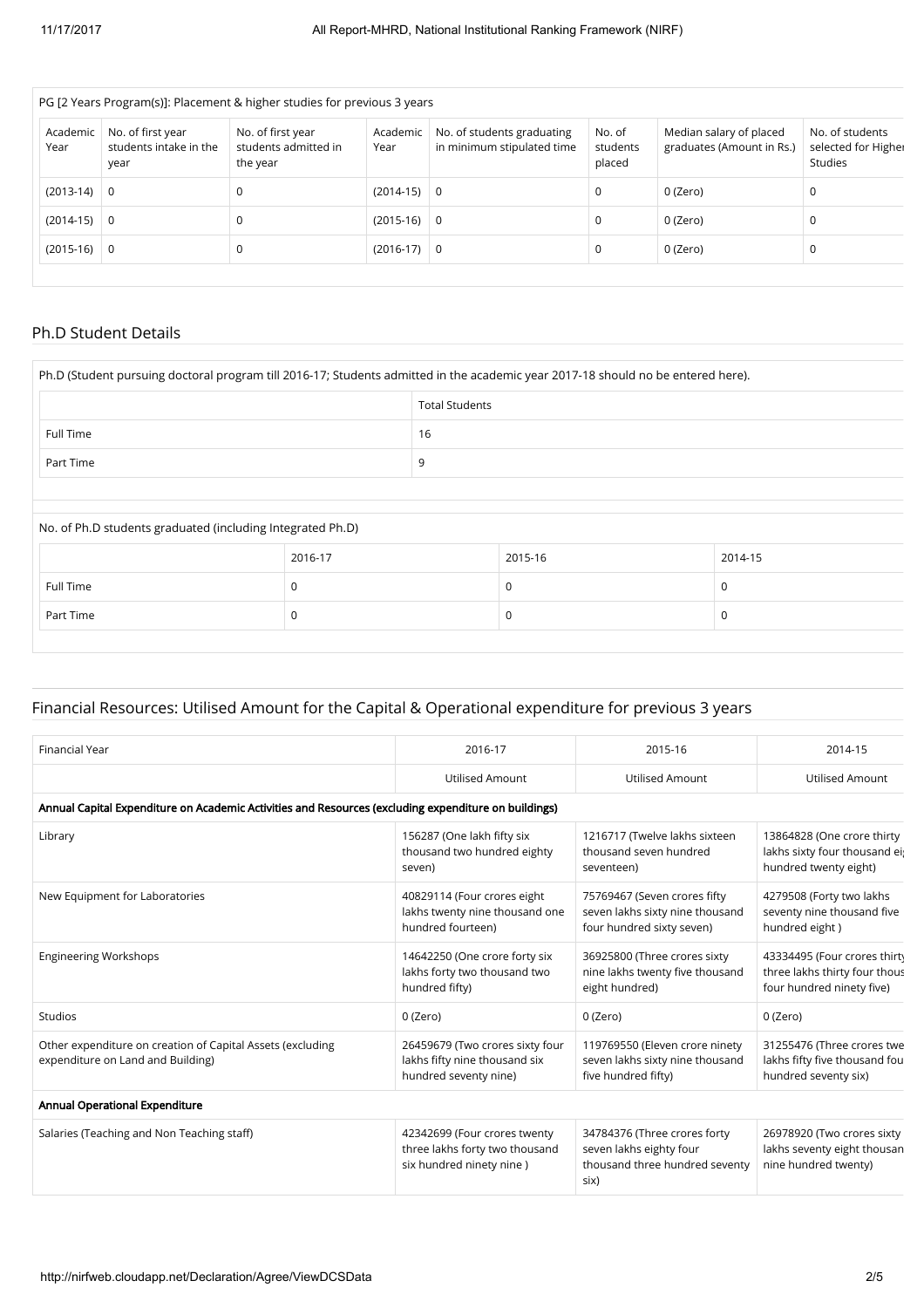| Financial Year                                                                                                                                      | 2016-17                                                                       | 2015-16                                                             | 2014-15                                                                         |
|-----------------------------------------------------------------------------------------------------------------------------------------------------|-------------------------------------------------------------------------------|---------------------------------------------------------------------|---------------------------------------------------------------------------------|
|                                                                                                                                                     | Utilised Amount                                                               | Utilised Amount                                                     | Utilised Amount                                                                 |
| Maintenance of Academic Infrastructure or consumables, other<br>running expenditures etc. (excluding maintenance of hostels and<br>allied services) | 3188696 (Thirty one lakhs eighty<br>eight thousand six hundred<br>ninety six) | 6566030 (Sixty five lakhs sixty six<br>thousand thirty)             | 2423486 (Twenty four lakhs<br>twenty three thousand four<br>hundred eighty six) |
| Seminars/Conferences/Workshops                                                                                                                      | 99721 (Ninety nine thousand<br>seven hundred twenty one)                      | 316985 (Three lakhs sixteen<br>thousand nine hundred eight<br>five) | 0 (Zero)                                                                        |

## Earning From Patents(IPR)

| Financial Year                          | 2016-17 | 2015-16 | 2014-15 |
|-----------------------------------------|---------|---------|---------|
| Earning From Patents (Amount in Rupees) |         |         |         |
| Enter Amount in Words                   | Zero    | Zero    | Zero    |

#### Sponsored Research Details

| Financial Year                              | 2016-17                                                       | 2015-16                                               | 2014-15                         |
|---------------------------------------------|---------------------------------------------------------------|-------------------------------------------------------|---------------------------------|
| Total no. of Sponsored Projects             |                                                               | ל                                                     | 2                               |
| Total no. of Funding Agencies               | ຳ                                                             | 4                                                     |                                 |
| Total Amount Received (Amount in<br>Rupees) | 9823800                                                       | 4467500                                               | 1710000                         |
| Amount Received in Words                    | Ninety eight lakhs twenty three thousand and eight<br>hundred | Forty four lakhs sixty seven thousand five<br>hundred | Seventeen lakhs ten<br>thousand |

## Consultancy Project Details

| Financial Year                           | 2016-17 | 2015-16 | 2014-15 |
|------------------------------------------|---------|---------|---------|
| Total no. of Consultancy Projects        | 0       | U       |         |
| Total no. of Client Organizations        | 0       | υ       |         |
| Total Amount Received (Amount in Rupees) | 0       | U       |         |
| Amount Received in Words                 | Zero    | Zero    | Zero    |

## PCS Facilties: Facilities of physically challenged students

| 1. Do your institution buildings have Lifts/Ramps?                                                                                                        | Yes, in some of the<br>buildings |
|-----------------------------------------------------------------------------------------------------------------------------------------------------------|----------------------------------|
| 2. Do your institution have provision for walking aids, includingwheelchairs and transportation from one building to another for handicapped<br>students? | No                               |
| 3. Do your institution buildings have specially designed toilets for handicapped students?                                                                | No                               |

## Faculty Details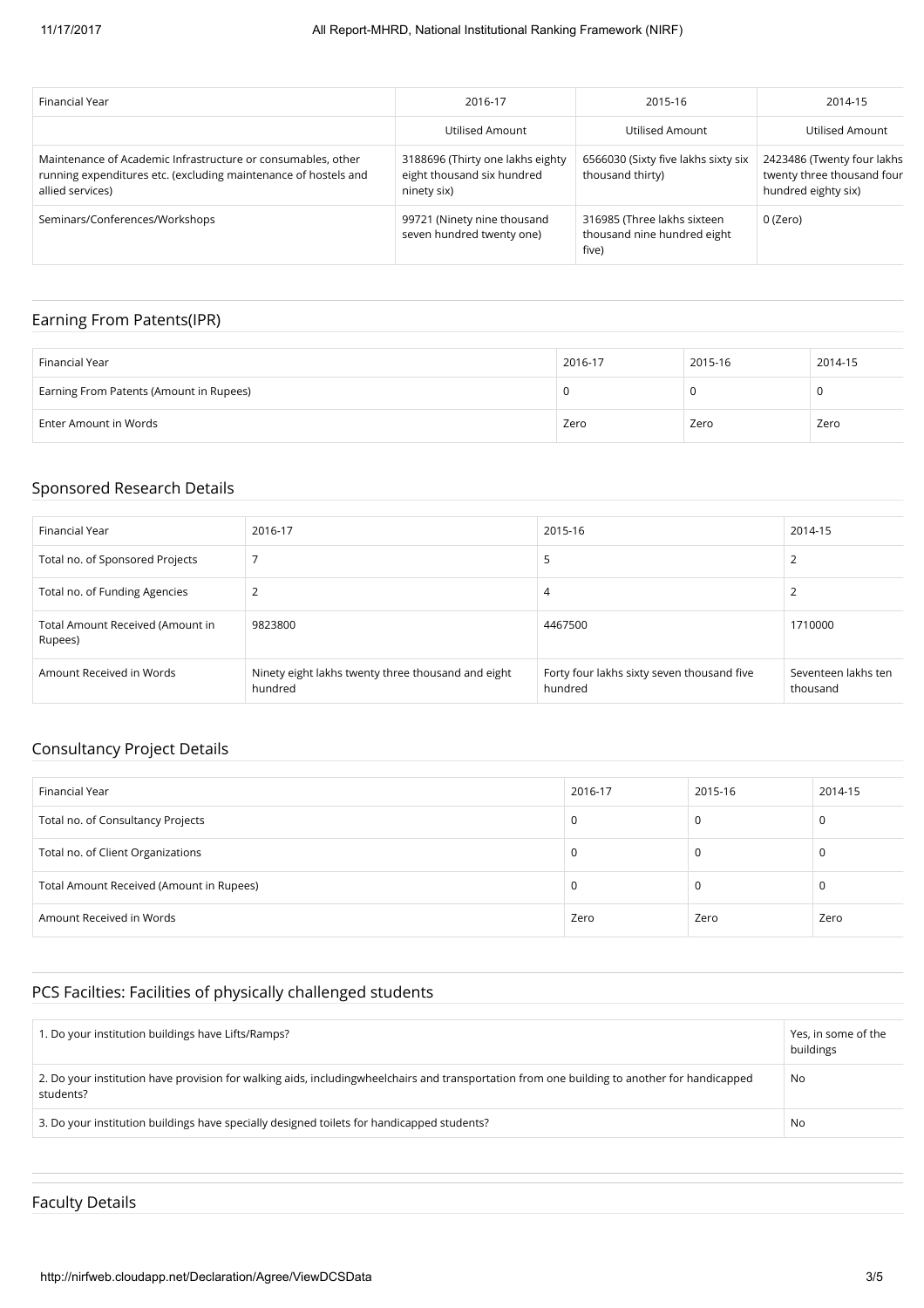| Srno           | Name                           | Age | Designation            | Gender | Qualification | Experience (In<br>Months) | Is Associated<br>Last Year | Currently working with<br>institution? | Joining<br>Date     | Leaving<br>Date          | Associat<br>type   |
|----------------|--------------------------------|-----|------------------------|--------|---------------|---------------------------|----------------------------|----------------------------------------|---------------------|--------------------------|--------------------|
| 1              | Bordoloi Sushanta              | 25  | Other                  | Male   | M.Tech        | 39                        | Yes                        | Yes                                    | 28-07-<br>2014      | $\overline{\phantom{a}}$ | Regular            |
| $\overline{2}$ | Debnath Dipanwita              | 31  | Assistant<br>Professor | Female | M.Tech        | 50                        | Yes                        | Yes                                    | 06-05-<br>2016      | $\overline{\phantom{a}}$ | Adhoc /<br>Contrac |
| 3              | Islam Afreen                   | 26  | Other                  | Female | M.Tech        | 35                        | Yes                        | No                                     | 22-08-<br>2014      | $14-07-$<br>2017         | Regular            |
| 4              | Mohanty Bijayananda            | 45  | Assistant<br>Professor | Male   | Ph.D          | 160                       | Yes                        | Yes                                    | $28 - 12 -$<br>2015 | $\sim$                   | Regular            |
| 5              | Ontela Surender                | 32  | Assistant<br>Professor | Male   | Ph.D          | 55                        | Yes                        | Yes                                    | $30 - 12 -$<br>2015 | $\hspace{0.05cm} \ldots$ | Regular            |
| 6              | Sinha Abhijit                  | 30  | Assistant<br>Professor | Male   | Ph.D          | 29                        | Yes                        | Yes                                    | $28 - 12 -$<br>2015 | $\overline{\phantom{a}}$ | Regular            |
| $\overline{7}$ | Suman Saurav                   | 24  | Other                  | Male   | M.Tech        | 38                        | Yes                        | Yes                                    | 26-08-<br>2014      | $\cdots$                 | Regular            |
| 8              | Bhattacharya Anagha            | 33  | Assistant<br>Professor | Male   | M.Tech        | 108                       | Yes                        | Yes                                    | 09-04-<br>2014      | $\overline{\phantom{a}}$ | Regular            |
| 9              | Biswas Pabitra Kumar           | 37  | Assistant<br>Professor | Male   | Ph.D          | 120                       | Yes                        | Yes                                    | 09-02-<br>2015      | $\hspace{0.05cm} \ldots$ | Regular            |
| 10             | Chanu Thingbaijam<br>Rajkumari | 28  | Assistant<br>Professor | Female | M.Tech        | 42                        | Yes                        | No                                     | 03-02-<br>2014      | $14-07-$<br>2017         | Adhoc /<br>Contrac |
| 11             | Das Ranjita                    | 32  | Assistant<br>Professor | Female | M.Tech        | 72                        | Yes                        | Yes                                    | 18-07-<br>2011      | ---                      | Regular            |
| 12             | Das Upama                      | 32  | Assistant<br>Professor | Female | M.Tech        | 66                        | Yes                        | Yes                                    | $07-02-$<br>2014    | $\overline{\phantom{a}}$ | Adhoc /<br>Contrac |
| 13             | Dash Sandeep Kumar             | 32  | Assistant<br>Professor | Male   | M.Tech        | 87                        | Yes                        | Yes                                    | 03-02-<br>2014      | ---                      | Regular            |
| 14             | De Krishnarti                  | 28  | Assistant<br>Professor | Female | M.Tech        | 42                        | Yes                        | Yes                                    | $22 - 01 -$<br>2014 | $\sim$                   | Regular            |
| 15             | Deb Bachu                      | 33  | Assistant<br>Professor | Male   | Ph.D          | 68                        | Yes                        | Yes                                    | $29 - 11 -$<br>2011 | $\cdots$                 | Regular            |
| 16             | Debnath Sukanta                | 31  | Assistant<br>Professor | Male   | M.Tech        | 55                        | Yes                        | Yes                                    | $12-03-$<br>2013    | $\overline{\phantom{a}}$ | Adhoc /<br>Contrac |
| 17             | Dhar Rudra Sankar              | 37  | Assistant<br>Professor | Male   | Ph.D          | 86                        | Yes                        | Yes                                    | $08-12-$<br>2015    | $\hspace{0.05cm} \ldots$ | Regular            |
| 18             | Ghosh Anumoy                   | 30  | Assistant<br>Professor | Male   | M.E.          | 42                        | Yes                        | Yes                                    | $29 - 01 -$<br>2014 | $\hspace{0.05cm}\ldots$  | Regular            |
| 19             | Goswami Shiva Puri             | 24  | Other                  | Male   | M.Tech        | 29                        | Yes                        | No                                     | 19-08-<br>2014      | $31 - 01 -$<br>2017      | Regular            |
| 20             | Hungyo Shingmila               | 31  | Assistant<br>Professor | Female | M.Tech        | 42                        | Yes                        | Yes                                    | 03-02-<br>2014      | ---                      | Adhoc /<br>Contrac |
| 21             | Koley Chaitali                 | 32  | Assistant<br>Professor | Female | Ph.D          | 52                        | Yes                        | Yes                                    | $07-01-$<br>2014    | $\overline{\phantom{a}}$ | Regular            |
| 22             | Koya P Ajmal                   | 32  | Assistant<br>Professor | Male   | Ph.D          | 72                        | Yes                        | Yes                                    | 18-07-<br>2011      | $\hspace{0.05cm} \cdots$ | Regular            |
| 23             | Kumar Ramesh                   | 35  | Assistant<br>Professor | Male   | M.Tech        | 60                        | Yes                        | Yes                                    | $03-02-$<br>2014    | $\cdots$                 | Regular            |